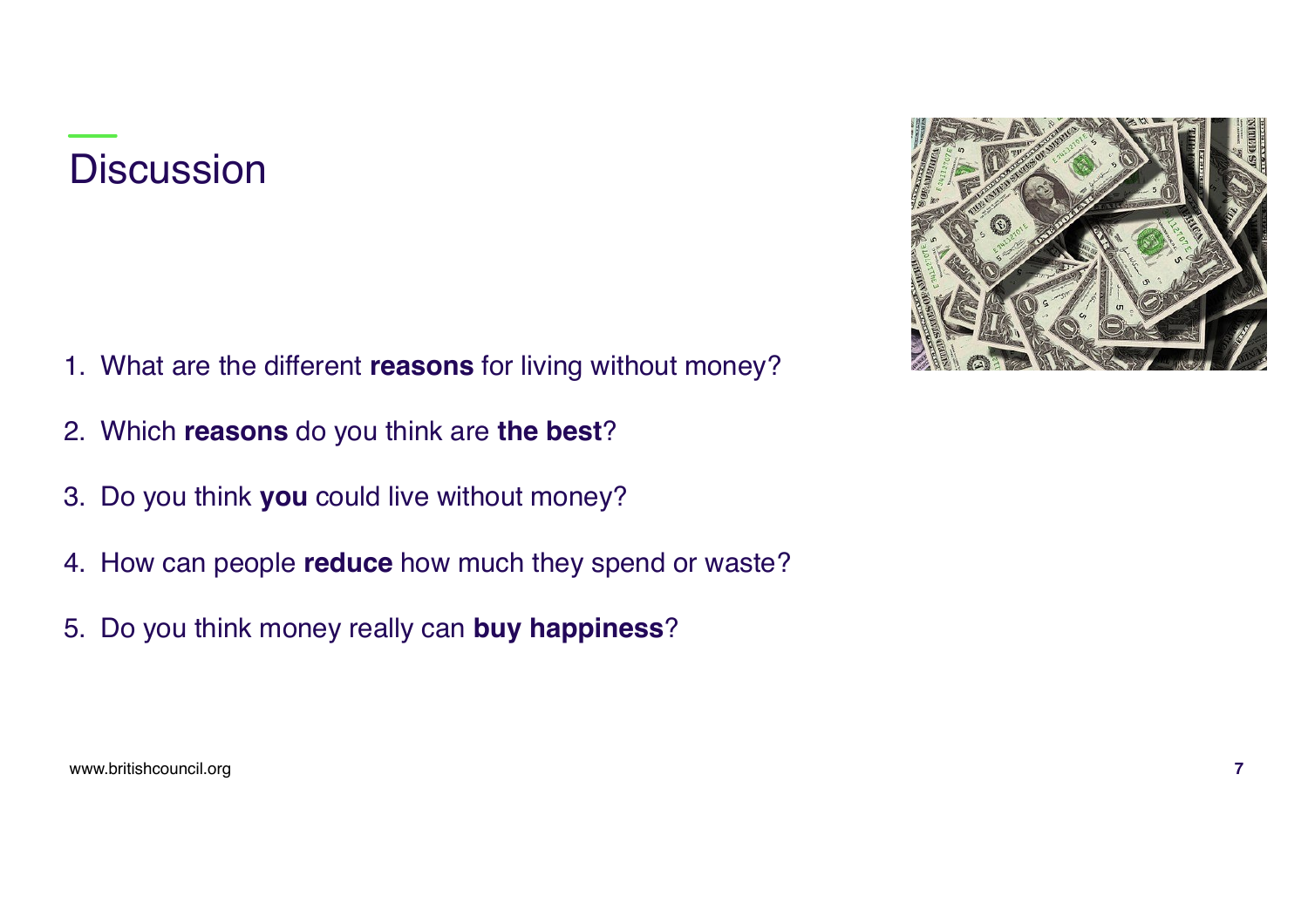Example Essay: *Is it a good thing that countries spend a lot of money on their heritage?*

Most countries spend large sums of money protecting their national heritage. However, there is strong argument that we should look forwards and not backwards, spending less money on preserving the past and more on securing our future.

On the one hand, it is important that we remember our heritage. Once it is lost, it is lost forever. Caring for important monuments helps with this. It also attracts tourists, which has an economic benefit for everyone.

On the other hand, governments spend a lot of money on museums and keeping historic sites in good condition when poor people need houses to live in and businesses need better roads for transporting their goods. Another argument is that by making heritage sites attractive for tourists -for example, by putting on entertainment  $-$  we give a very untrue picture of the past and sometimes damage the local environment.

To conclude, while there are strong arguments for not spending too much on preserving the past, I believe it is important to protect the most famous sites for the future generations but it is not realistic to try and save everything. We need to invest in the future too.

### What is the **purpose** of each paragraph?

- 1. **Introduction**: rephrase the question and briefly mention both sides of the argument.
- 2. **Arguments for**

#### 3. **Arguments against**

4. **Conclusion and personal opinion**

**8**

www.britishcouncil.org